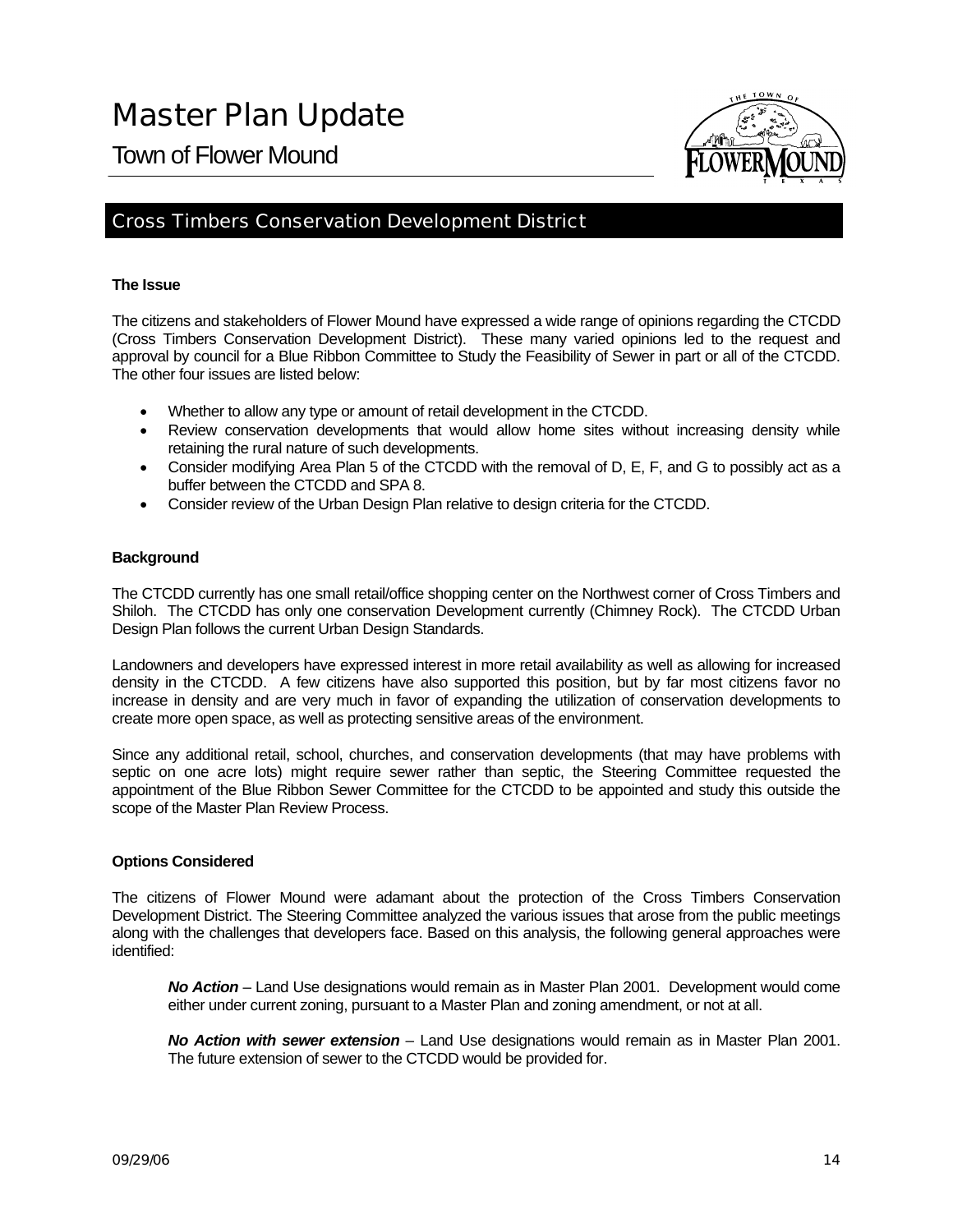### Town of Flower Mound



*Retail Development with sewer extension* – In this scenario, the possibility for retail development within the CTCDD would be allowed in designated areas. Land Use designations would change from the Master Plan 2001. The cost of sewer extension would be provided for by the developers.

*Ranchette Development Standards* – In this approach, Land Use designations would remain as in the Master Plan 2001. Lots of five acres or greater, within the CTCDD, would be allowed greater flexibility due to the increased lot size. Allowances for barns and building articulation would be considered if lots meet the minimum lot requirements of the CTCDD.

**Promotion of Conservation Development** – The expansion of conservation developments within the CTCDD could be progressed by providing allowances for flood plain in density calculations.

*SPA 8 Transitional Area* – The Committee recognized the need to buffer the western edge of the CTCDD from the encroachment of commercial, industrial, and retail uses within SPA 8.

#### **Recommendation**

- The Master Plan Steering Committee recommends updating the Land Use Plan to include the existing retail on the Northwest corner of Cross Timbers and Shiloh. (See Attachment 4)
- The Master Plan Steering Committee recommends modification of the Master Plan to further encourage conservation development (residential clustering-one home per acre and the remainder open space) by allowing the conservation developer to include flood plain contained within, where the flood plain is part of the environmentally conserved open space, as acreage in the calculation for purposes of establishing density. No development is allowed in the flood plain.
- The Master Plan Steering Committee also recommends that any developments at 3 acres per residential unit or less within the CTCDD be required to be a conservation development. Any developments greater than 3 acres per residential unit would not be subject to this conservation development requirement. The Steering Committee also recommends the establishment of a Conservation Development Ordinance for the Town of Flower Mound that will allow residential architectural of a much more rural character within the CTCDD than is currently allowed.
- The Master Plan Steering Committee recommends modification of the Land Use Plan to remove the far western section of the existing CTCDD from the CTCDD and add this section to the Denton Creek District, so that this area can serve as a buffer next to SPA 8 (See Attachment 2). Several Committee members made multiple visits to the area and determined that this area is not comprised of the same natural elements found in the CTCDD.
- The Master Plan Steering Committee recommends the Urban Design Plan requires that façade articulation of low-rise non-residential buildings (one to two stories) within the CTCDD should be very rural in design.

#### **Implementation**

The Master Plan Steering Committee recognizes that many of the recommendations listed above might require sewer rather than septic. If the Blue Ribbon Sewer Committee determines that sewer is impractical for parts of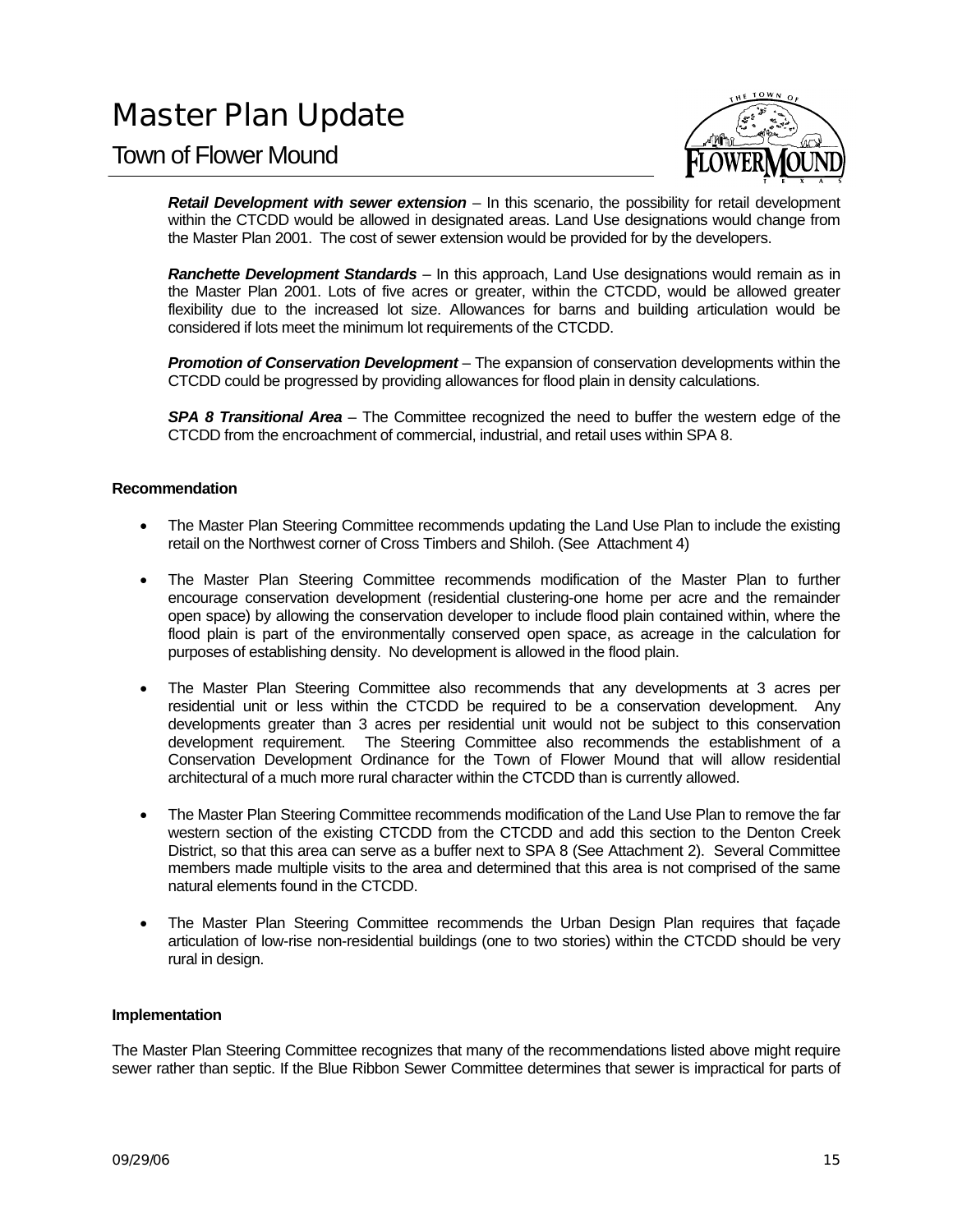Town of Flower Mound



the CTCDD that are impacted by these changes and the landowner/developer is unable to utilize septic systems on the lot size required as a conservation development, the conservation development requirement would be removed and the original 2 acre minimum, lot size would be required.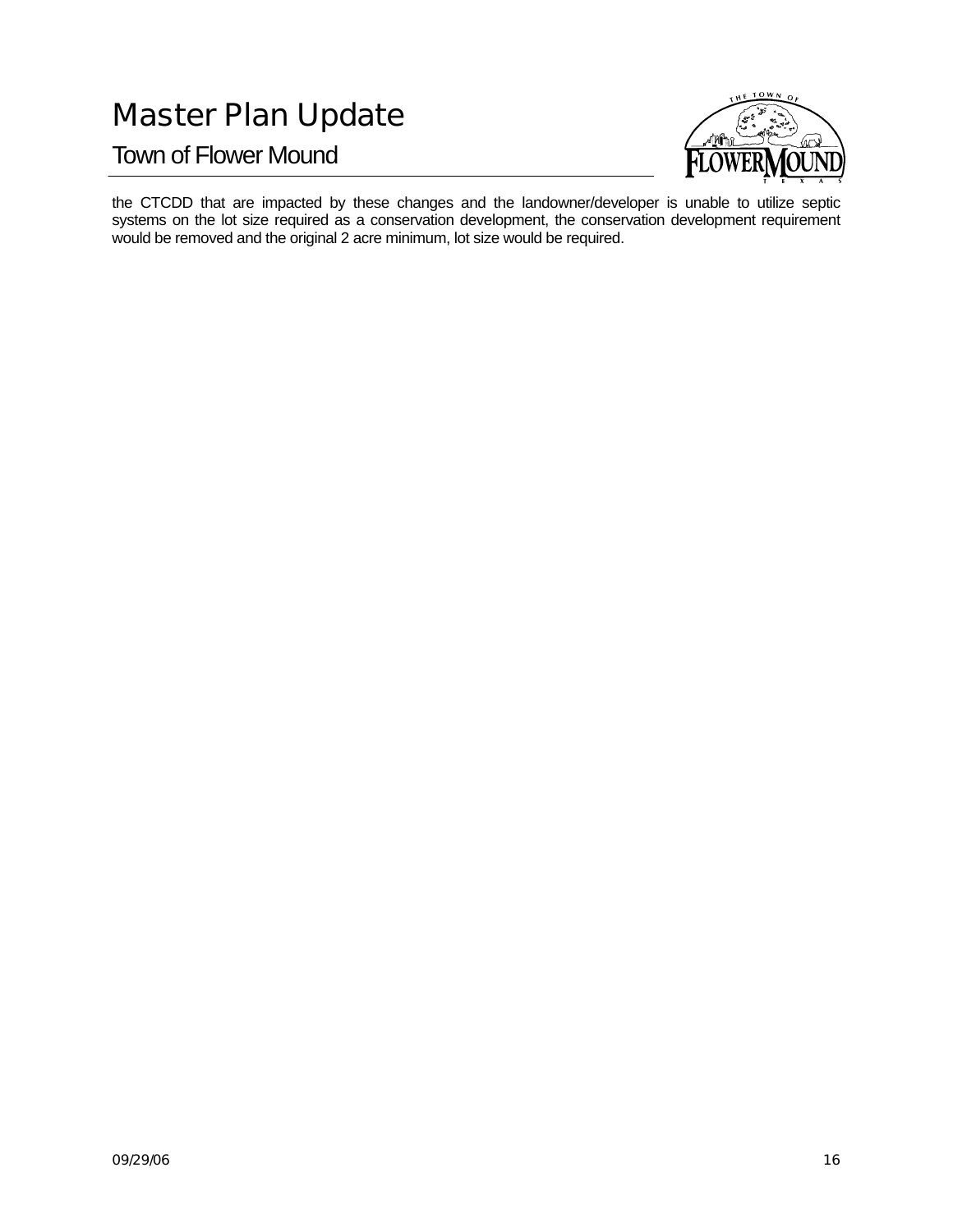## Town of Flower Mound